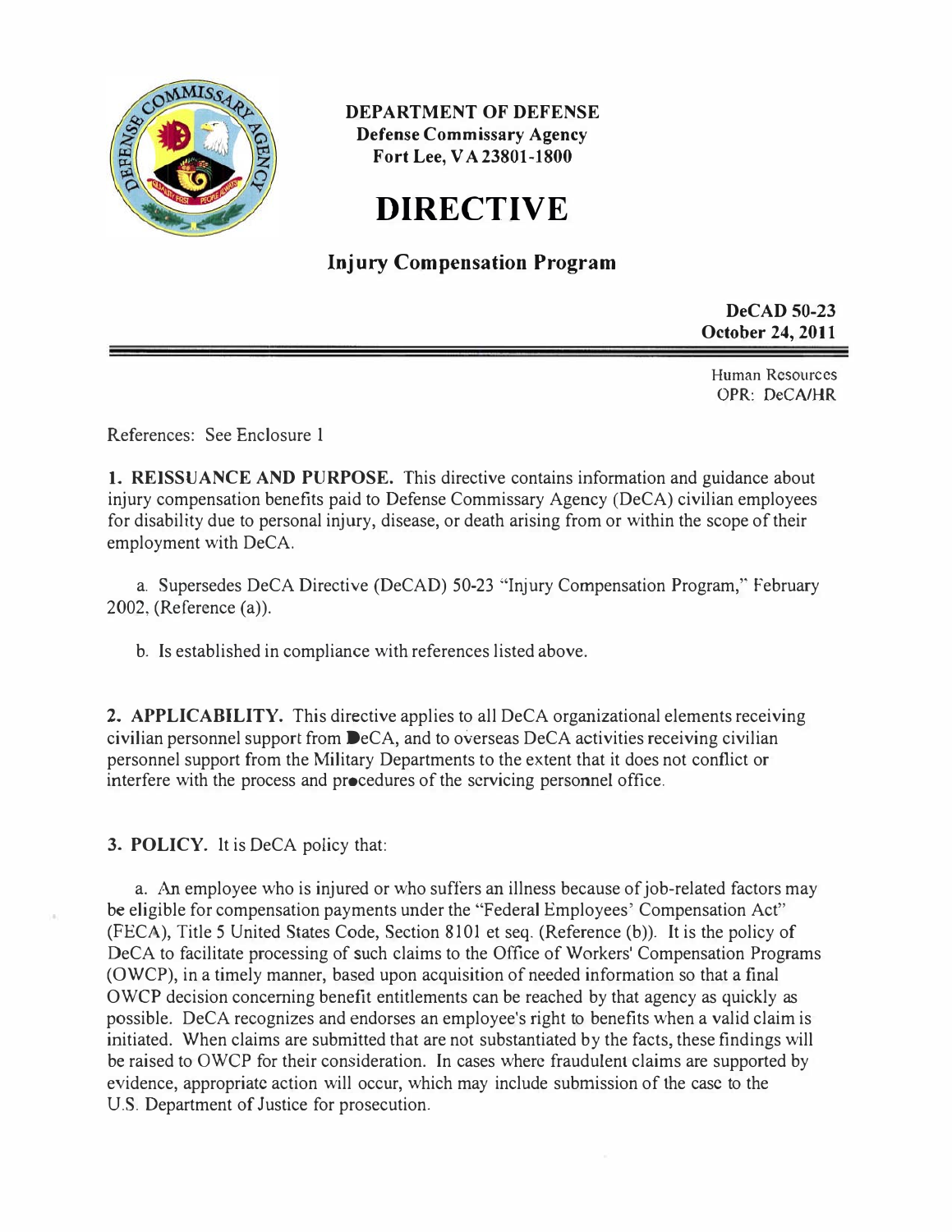b. DeCA's Headquarters (HQ) workers' compensation program manager will provide operational guidance, advice, and assistance concerning injury compensation program matters. The HQ program manager will oversee the overall administration of the program, develop broad program policy and guidance, and provide guidance concerning policy interpretation or changes.

c. Under the HQ program manager are Injury Compensation Program Administrators (ICPA), in accordance with "ICPA for Federal Employees," U.S. Department of Labor Publication CA 810, (Reference  $(c)$ ) who are functionally assigned to manage their respective areas of responsibility. ICPA develop strategies and methods to manage the program ensuring accountability of all costs; timely processing of claims; and correct advice to supervisors, managers, employees, medical and safety personnel, as well as any other officials about their responsibilities regarding this program.

d. The HQ will establish a FECA working group to discuss matters pertinent to the Injury Compensation Program. This group is authorized to review processes and make recommendations concerning all facets of the Injury Compensation Program (Reference (d)). This group will be comprised of the program manager who will chair the group, ICPA, representatives from the safety, operations, resources management, and/or general counsel areas, as detennined appropriate. Officials from the medical community may also be invited to participate, if determined appropriate. This group will meet at least once annually and more often, if needed.

e. To the extent possible, supervisors will accommodate the needs of an employee who has suffered an on-the-job injury or illness, unless undue hardship to the mission would result. When feasible, every effort will be made to reemploy current long-term and former DeCA employees who are in receipt of long-tenn disability compensation in accordance with Title 20. Employees' Benefits, Code of Federal Regulations, Part 10, April 2009, (Reference (e)).

f. While DeCA fully supports an employee's entitlement to workers' compensation benefits for a work-related injury, DeCA is concerned about the costs associated with this program. To this end, the Agency will aggressively pursue costs containment measures. Such measures will include promoting a safe working environment and aggressively managing workers' compensation claims.

### 4. RESPONSIBILITIES.

a. Employee. Employees shall:

(1) Strive to work safely and immediately report all unsafe working conditions or practices to their supervisor or manager on duty.

(2) Immediately report a work-related traumatic injury or occupational illness to the first level supervisor or manager on duty. Instructions for filing an injury compensation claim for onthe-job injuries or illnesses are provided at Appendix A "FILING AN INJURY COMPENSATION CLAIM INSTRUCTIONS FOR REPORTING ON-THE-JOB INJURIES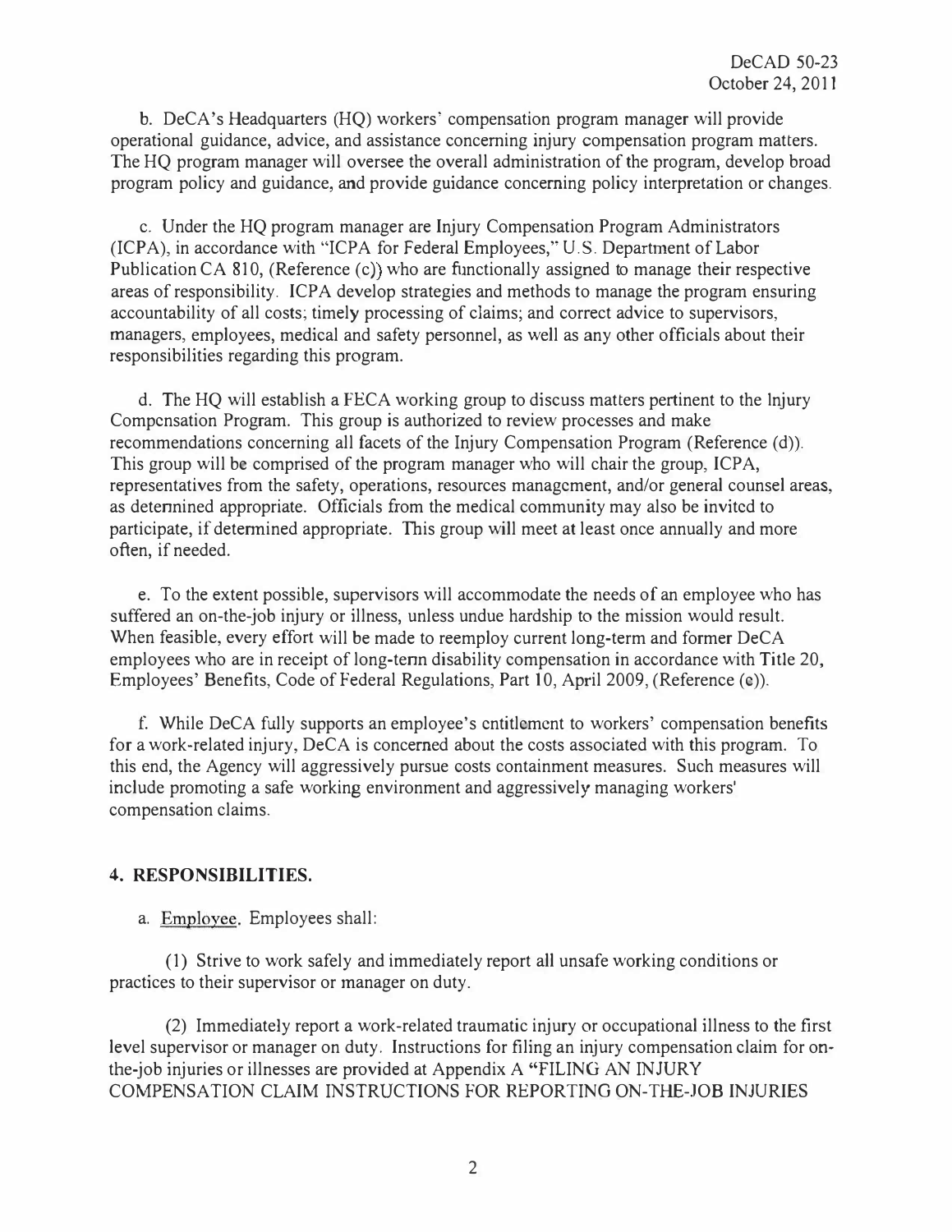OR ILLNESS" (NOTE: Procedures to report hazards and to file an accident report {OcCA Form 30-301} arc contained in OeCA Manual (OcCAM) 30-17.1, "Safety and Occupational Program Health Manual," February 3, 2010, (Reference (f)). The importance of immediately reporting and providing required medical information concerning all on-the-job injuries/illnesses to the immediate supervisor cannot be overemphasized. Delay in reporting an injury or illness and completing Forms CA-I and CA-2 can impact timely processing of claims. Prompt and accurate reporting of all facts pertinent to claims will help expedite OWCP decisions. Reporting injuries and illnesses and completing required forms can be accomplished by someone acting on an employee's behalf, to include a family member, union official, representative, or Agency official, in the event the employee is incapacitated. The fonn claiming compensation entitlements must contain the original signature of the person giving notice.

(3) Be responsible for providing medical documentation in a timely manner. Failure to provide this information may impact processing, delay benefit entitlements, or delay a decision concerning the claim, or may result in a denial of continuation of pay (COP). if medical documentation is not provided within 10 business days from date of injury. An employee filing a claim for compensation benefits, that knowingly provides false statements or fraudulent information, is accountable under criminal or civil prosecution guidelines, administrative directives, or both.

(4) Be responsible for ensuring that all billings for services from private medical providers and others for which he/she believes reimbursement is authorized are submitted to the OWCP.

(5) Be responsible for providing the OWCP claim number, if available, to the medical provider.

(6) Be responsible for returning to work when the medical documentation indicates that the employee may return to full or to limited duty.

b. Supervisor. The Supervisor shall:

(1) Enforce safety and health regulations and promote safe working practices.

(2) Immediately, upon notification of an alleged on·the·job traumatic injury or illness, advise the employee that they may choose any licensed physician in private practice, who is not excluded, or may choose to be treated at a government facility, if one is available.

(3) Complete the supervisor's portion of the OWCP claim form submitted by the employee. The OWCP CA-1 or CA-2 must be forwarded to reach OWCP within 10 business days, to be considered "timely filed" with OWCP. Therefore, it is imperative that the supervisor complete the form as soon as possible and forward the claim fonn to the HQ's ICPA, (no more than 5 business days after receipt from the employee) to ensure the form is submitted to OWCP in a timely manner.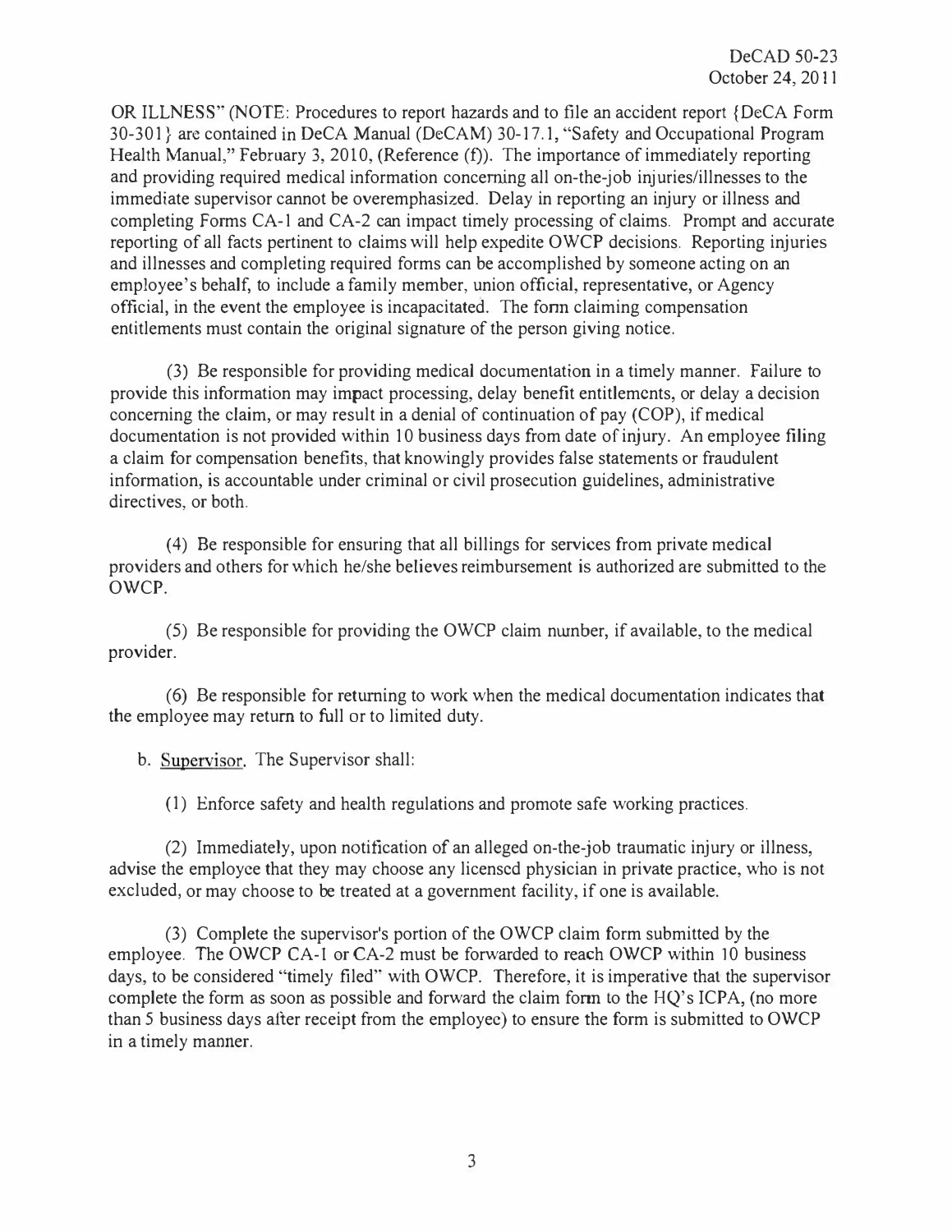(4) Investigate the circumstances of the incident, obtain statements from witnesses, if any, and record findings on the appropriate OWCP claim form. If the supervisor challenges the claim, the supervisor must provide the controversion rationale along with any documentation that supports the position.

(5) Participate in efforts to restore recovered and partially recovered employees to duty by providing restricted/limited duty assigrunents in accordance with Appendix B, "EMPLOYMENT GUIDELINES FOR EMPLOYEES INJURED ON DUTY," DeCAM 50- 23.1, Injury Compensation Program, (Reference (g)).

(6) Review OcCAM 30-17.1, Safety and Occupational Health Program, February 3, 2010, Chapter 6, "Accident Reporting and Recordkeeping" (Reference  $(f)$ ) or confer with the facility's safety representative or safety support manager to detennine the necessity to additionally report and record the event as an accident (report on DeCA Fonn 30-301 and record on OSHA Form 300).

(7) Supervisors should review DeCA Directive 55-3, "Procedures for Providing Reasonable Accommodations for Individuals with Disabilities," (Reference (h)), to determine whether they need to explore reasonable accommodation of a disability.

c. ICPA. The ICPA shall:

(1) OfTer counseling; provide advice and assistance to employees and supervisors concerning the program, and coordinate the submission of OWCP claims.

(2) Coordinate with supervisors when challenging a claim, to ensure all documentation is complete and forwarded to OWCP in a timely manner.

(3) Ensure claims are processed in a timely manner and are electronically forwarded to reach OWCP within the 10 business days, time limit established by the Department of Labor (DoL).

(4) Review medical documentation to determine if COP is warranted and advise supervisor in controverting the COP or requesting acceptable medical documentation. If the controversy is upheld by OWCP, the ICPA will advise the supervisor immediately and coordinate to have the time cards corrected accordingly. If the claim is denied, the ICPA will notify the supervisor.

(5) Track and monitor COP and process claims for compensation or leave buy back.

(6) Review claims for compensation benefits, to ensure required documentation is provided in order to determine eligibility for compensation.

(7) Review leave buy back requests and coordinate With the payroll office and Department of Labor (DoL) to ensure entitlement.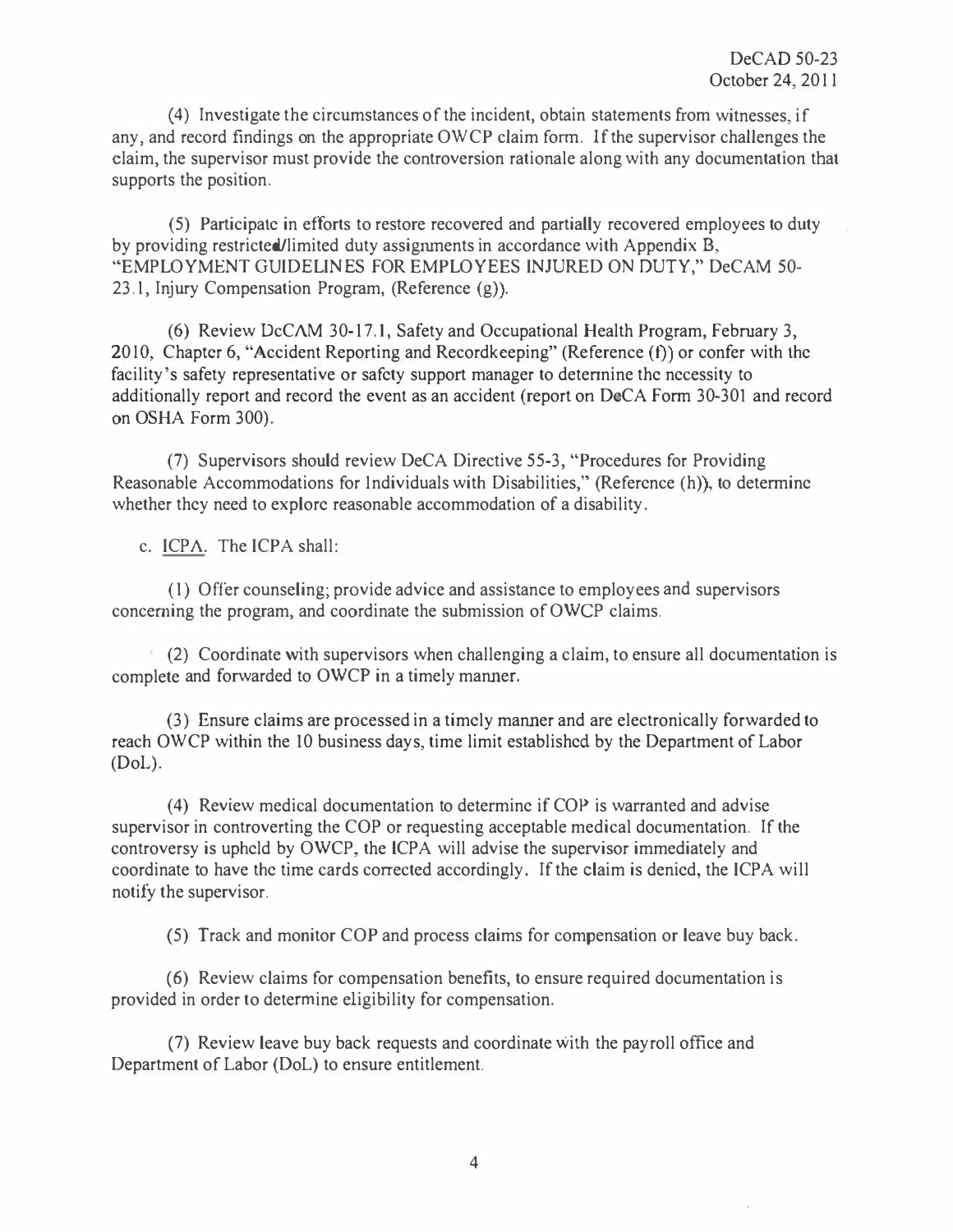(8) Develop and implement processes that may result in reduction in injury/illness costs, such as reemployment strategies.

(9) Provide statistical data related to compensation claims and the reduction of injuries/costs.

(10) Review the DoL Chargeback listing for accuracy and for use in case management. Track old and new claims through established procedures by the program manager. Coordinate costs and payment procedures with Resource Management.

 $(11)$  Work with OWCP officials, rehabilitation counselors, management, and the medical community to return claimants to duty.

(12) Work with appropriate Department of Defense (DoD) workers' compensation liaison officials to resolve difficult issues and problem cases.

(13) Provide training to supervisors as necessary.

d. Store Point of Contact (POC). Each store shall designate a management official as a POC for workers' compensation. The POC shall:

(l) Review forms for completeness and accuracy. and provide basic guidance/information to employees and supervisors regarding the program.

(2) Ensure that fonns are forwarded to the HQs ICPA within 5 business days of receipt.

(3) Coordinate with the installation as required.

e. FECA Working Group. The FECA working group shall:

(I) Discuss matters pertinent to the Injury Compensation Program. The working group is authorized to review processes and make recommendations concerning all facets of the Injury Compensation Program.

(2) Make recommendations on the operation of the program, including but not limited to:

(a) Reemployment of injured workers;

(b) Processes that may result in reduction of injuries/illnesses associated with the job;

- (c) Challenging claims;
- (d) Fraudulent claims;
- (e) Other related FECA matters.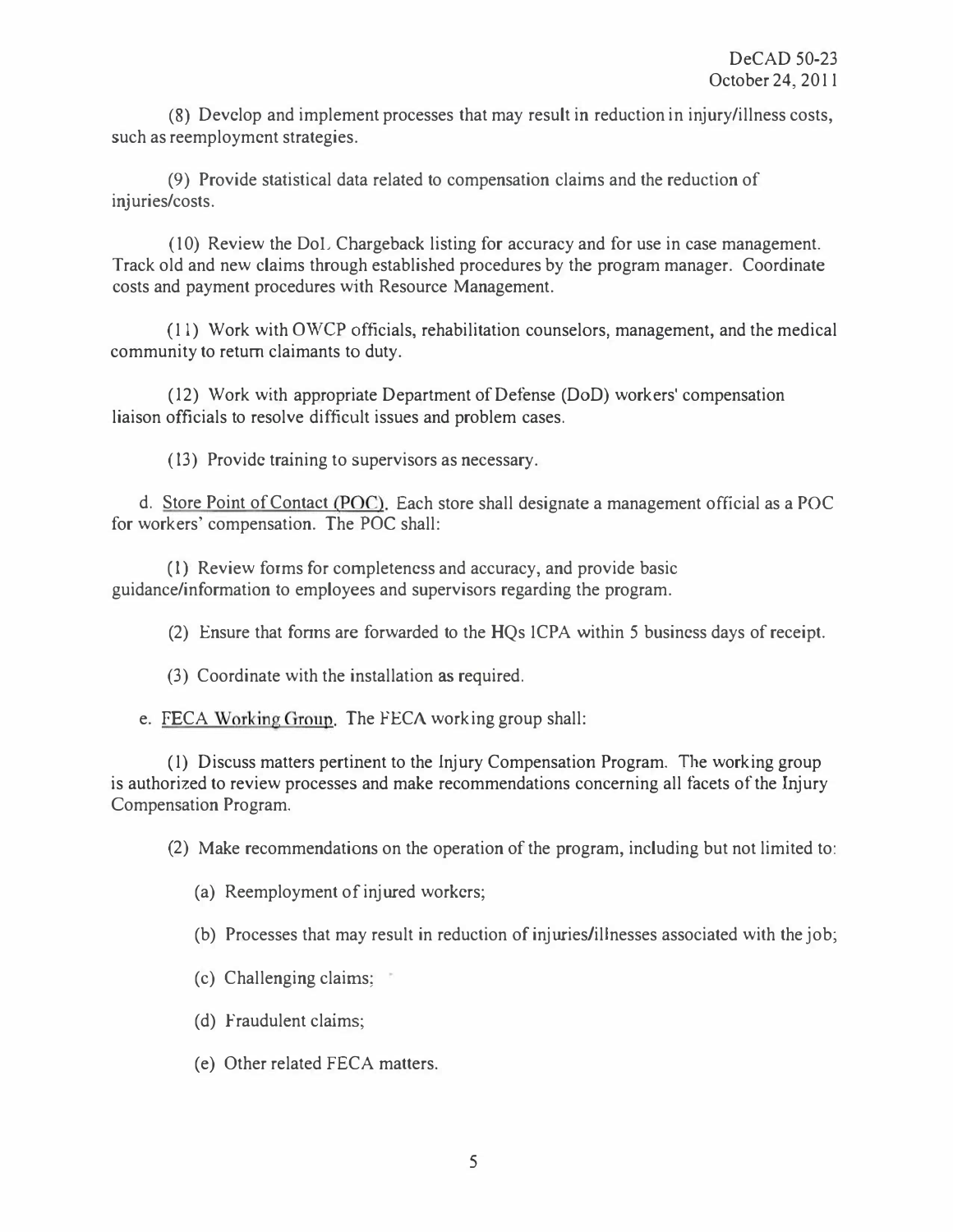f. DcCA Agency/Safety Support Managers. The safety manager shall:

(1) Use factual information from the injury/illness compensation claim forms via the DoD Civilian Personnel Management System Electronic Data Interchange (CPMS EDI) system, to determine if the event satisfied accident reporting/recording criteria.

(2) Provide factual infonnation from the accident investigation, for use in the compensation investigation report.

(3) Serve as a member of the FECA working group.

g. HO Director of Human Resources. The HQ Director of Human Resources shall:

(l) Provide overall policy guidance on matters pertaining to the Injury Compensation Program.

(2) Appoint a workers' compensation program manager. who will assist in the development of Agency-wide policy, program goals, monitoring progress, and compliance with DoL rules and regulations.

5. MANAGEMENT CONTROL SYSTEM. This Directive does not contain intermanagement control provisions that are subject to evaluation, testing, and other requirements of DeCAD 70-2, "Internal Control Program," December 17, 2007, (Reference (i)), and as specified by the Federal Manager's Financial Integrity Act.

6. RELEASABILITY - UNLIMITED. This Directive is approved for public release and is located on DeCA's Internet Web site at www.commissaries.com.

immediately.

7. EFFECTIVE DATE. By order of the Director, DeCA, this Directive is effective irromediately.

Enclosures

- 1. References
- 2. Glossary
- 3. Acronyms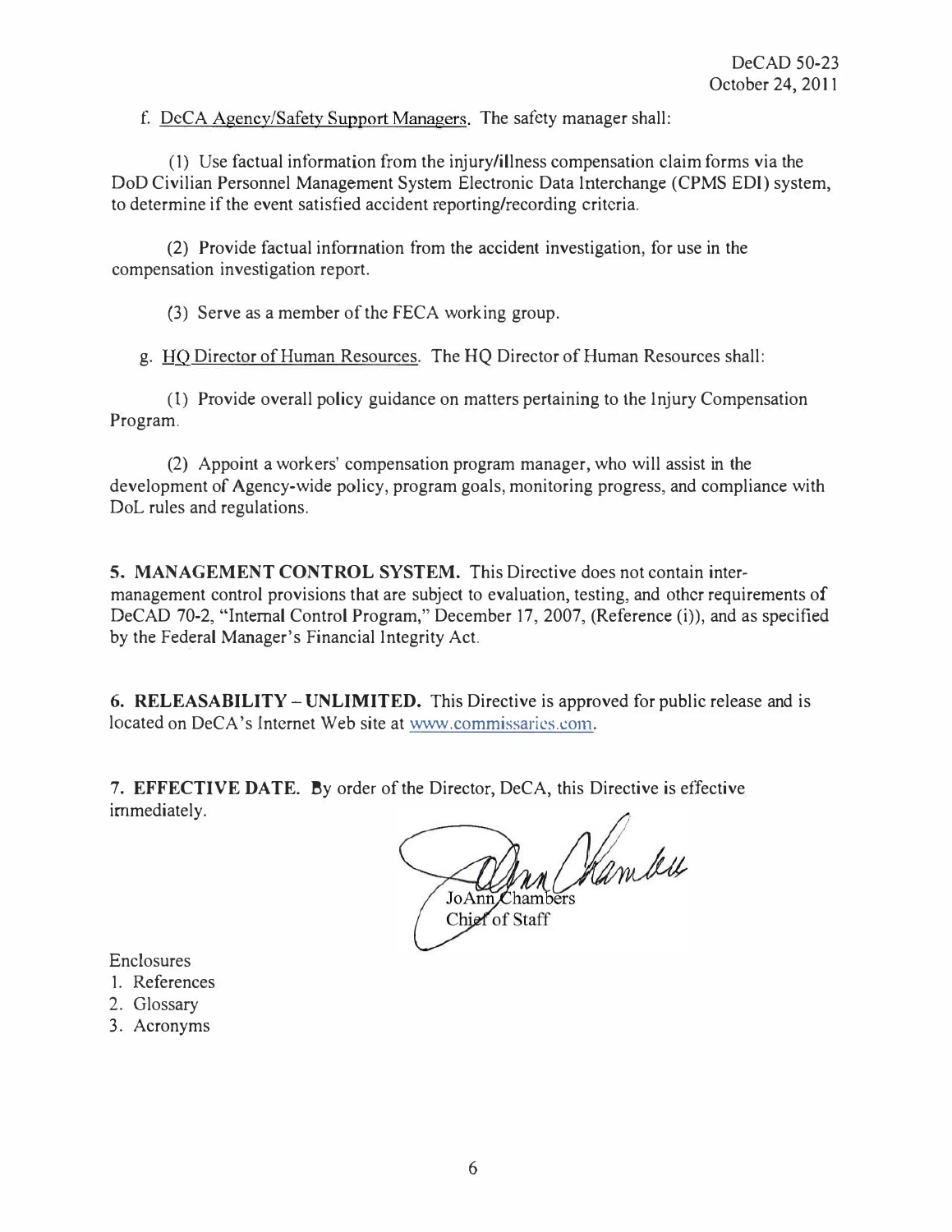#### **ENCLOSURE 1**

#### REFERENCES

(a) DeCA Directive 50-23, "Injury Compensation Program," dated February 2002 (hereby rescinded)

(b) Title 5 United States Code, Section 8101 et seq., "Federal Employees' Compensation Act"

(c) U.S. Department of Labor Publication CA 810, "Injury Compensation for Federal Employees"

(d) Department of Defense ManuaI 1400.24-M, "Injury Compensation," April 12, 2005, administratively reissued April 2009

(e) Title 20, "Federal Employees' Compensation Act," Code of Federal Regulations, Part 10, April 2009

(f) DeCA Manual 30-17.1, "Safety and Occupational Health Program Manual," Fcbruary 3, 2010

(g) DeCA Manual 50-23.1, "[njury Compensation Program"

(h) DeCA Directive 55-3, "Procedures for Providing Reasonable Accommodations for Individuals with Disabilities," November 2001

(i) DeCA Directive 70-2, "Internal Control Program," December 17, 2007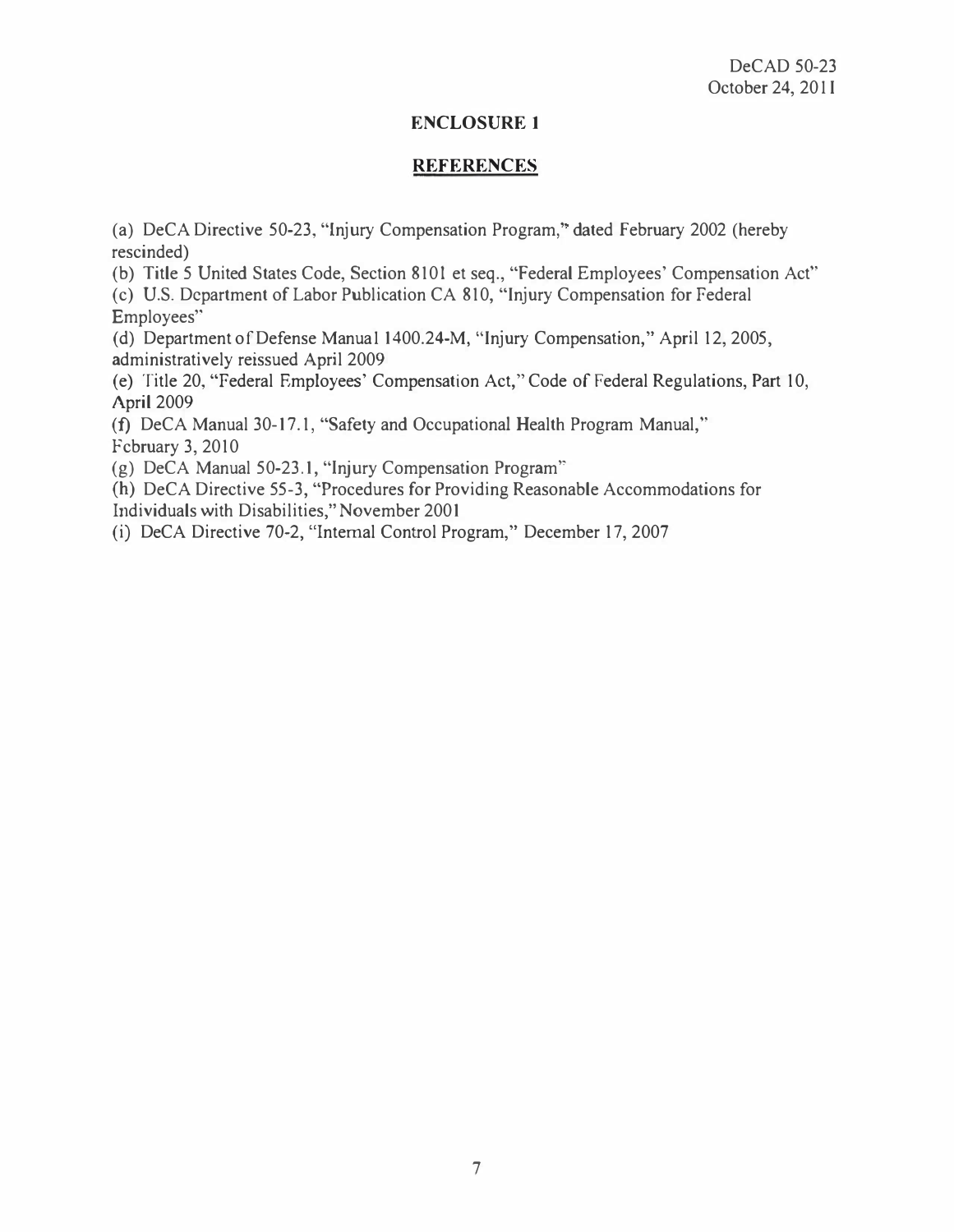#### ENCLOSURE 2

# **GLOSSARY**

#### **DEFINITIONS**

Accommodation: Is an action taken by the employer to modify the work environment, because of the job related medical limitations of the employee to keep the employee gainfully employed.

Charge back: DoL system of billing Department of Defense (DoD) components for payments related to the Office of Workers' Compensation Programs (OWCP) approved claims. This billing includes payments made for medical bills, rehabilitation services, compensation payments, and any other cost associated with the injury.

Compensation: Benefits or compensation paid or payable under the Federal Employees Compensation Act (FECA), including money paid because of loss of wages, medical expenses, rehabilitation expenses, scheduled awards for loss of use of major body functions, and death benefits to survivors.

Continuation of Pay (COP): A continuation of an employee's regular salary for up to 45 calendar days of wage loss, due to disability and or medical treatment following a traumatic injury.

Controvert/Controversion: The formal administrative procedure through which management presents evidence to OWCP to challenge an employee's claim to COP or other OWCP benefits.

DeCA Headquarters Inspector General (IG): The office responsible for inquiring into and reporting upon matters affecting mission perfonnance and the state of economy, efficiency, discipline, and morale of DeCA.

DoL: Department of Labor

Federal Employees' Compensation Act (FECA): Outlines the statutory regulations for the injury compensation program that are identified in 5 U.S.C. 810 I.

Fraud: An act of knowingly deceiving or misrepresenting in order to gain something of value.

Leave Without Pay (LWOP): A temporary, voluntary, nonpay status and absence from duty that is granted at the employee's request or by operation of regulations. In most instances, granting L WOP is a matter of supervisory discretion and may be limited by agency internal policy.

Occupational Disease or Illness: A condition produced in the work environment over a period longer than 1 workday or shift. It may result from systemic infection, repeated stress or strain, exposure to toxins, poisons, fumes, or other continuing conditions of the work environment.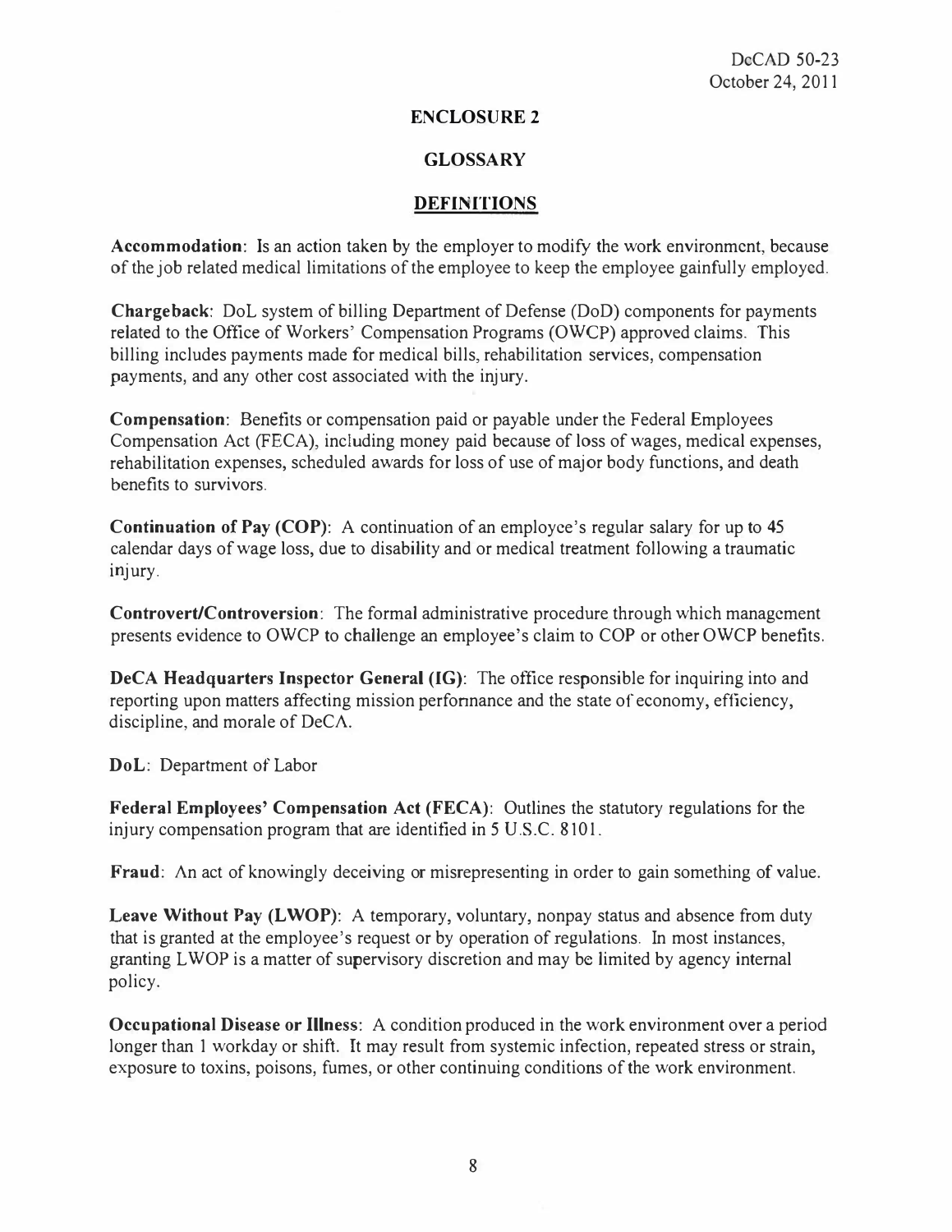Physician: A medical professional including surgeons, podiatrists, dentists, clinical psychologists. optometrists, osteopathic practitioners, and chiropractors within the scope of their practice as defined by state law.

Traumatic Injury: A wound or other condition of the body caused by external force, including stress or strain. The injury must be identifiable, as to time and place of occurrence and member or function of the body affected. It must be caused by a specific event or incident or series of events or incidents within a single day or work shift. Traumatic injuries include damage to or destruction of prosthetic devices or appliances, including eyeglasses and hearing aids if they were damaged incidental to a personal injury requiring medical services.